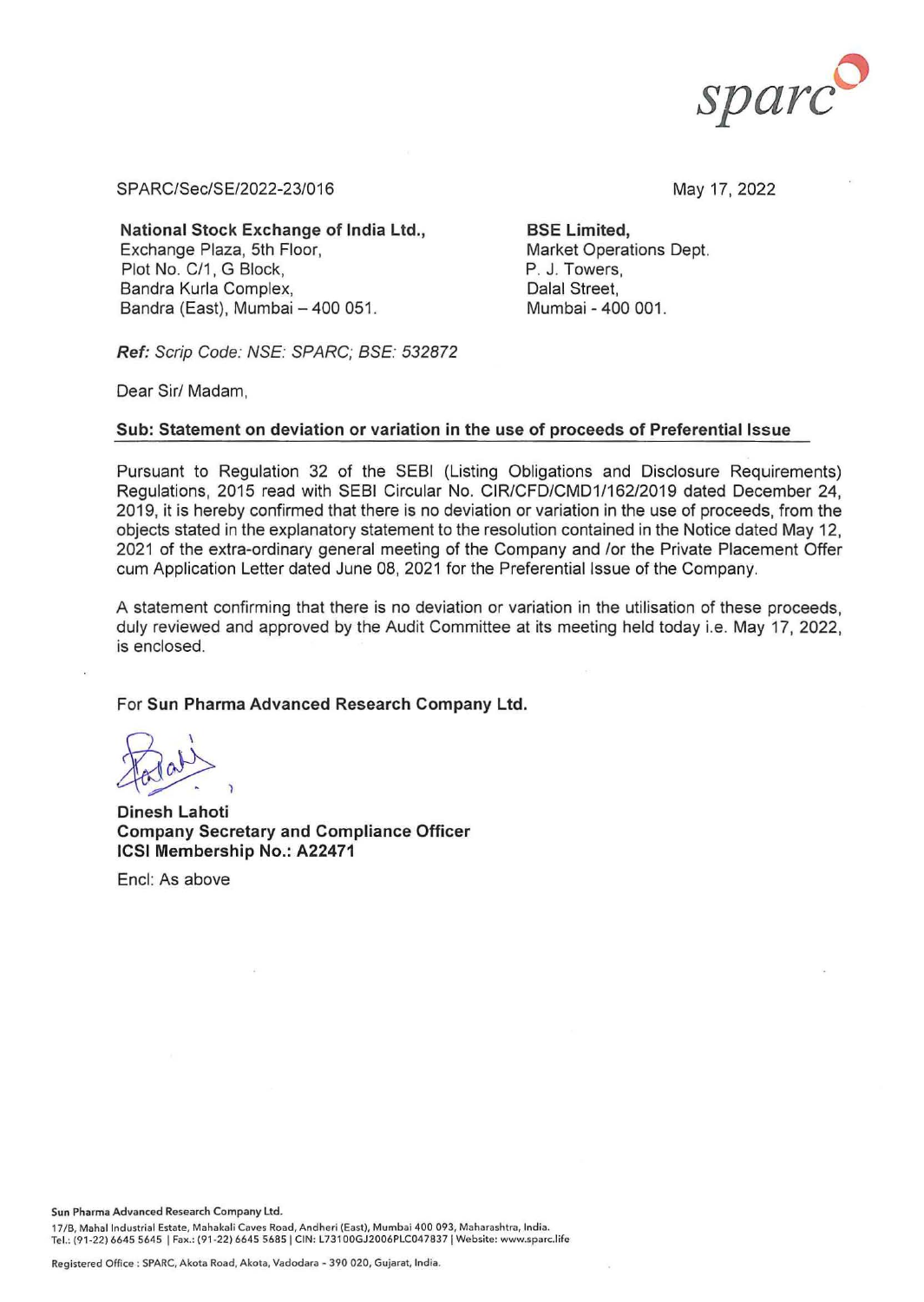

| Name of listed entity                                                                                                          | Sun Pharma Advanced Research Company<br>Ltd. |
|--------------------------------------------------------------------------------------------------------------------------------|----------------------------------------------|
| Mode of Fund Raising                                                                                                           | <b>Preferential Issue</b>                    |
| Date of Raising Funds                                                                                                          | (Refer Note 1)                               |
| <b>Amount Raised</b>                                                                                                           | (Refer Note 1)                               |
| Report filed for Quarter ended                                                                                                 | March 31, 2022                               |
| <b>Monitoring Agency</b>                                                                                                       | Not Applicable                               |
| Monitoring Agency Name, if applicable                                                                                          | Not Applicable                               |
| Is there a Deviation / Variation in use of<br>funds raised                                                                     | No                                           |
| If yes, whether the same is pursuant to<br>change in terms of a contract or objects,<br>which was approved by the shareholders | Not Applicable                               |
| If Yes, Date of shareholder Approval                                                                                           | Not Applicable                               |
| Explanation for Deviation / Variation                                                                                          | Not Applicable                               |
| Comments of the Audit Committee after<br>review                                                                                | No Comments                                  |
| Comments of the auditors, if any                                                                                               | No Comments                                  |

## **Statement of Deviation/ Variation in utilization of funds raised**

| Objects for which funds have been raised and where there has been a deviation, in the<br>following table                                                                                          |                               |                                                                                 |                                   |                                             |                                                                                                       |                    |  |
|---------------------------------------------------------------------------------------------------------------------------------------------------------------------------------------------------|-------------------------------|---------------------------------------------------------------------------------|-----------------------------------|---------------------------------------------|-------------------------------------------------------------------------------------------------------|--------------------|--|
| Original<br>Object                                                                                                                                                                                | Modified<br>Object, if<br>any | Original<br>Allocation                                                          | Modified<br>allocation,<br>if any | Funds<br>Utilized till<br>March 31,<br>2022 | Amount of<br>Deviation/<br>Variation<br>for the<br>quarter<br>according<br>to<br>applicable<br>object | Remarks,<br>if any |  |
| Funding<br>Company's<br>research and<br>development<br>activities and<br>general<br>corporate<br>purposes and<br>for any other<br>purpose as<br>may be<br>decided and<br>approved by<br>the Board | Not<br>Applicable             | Rs.<br>1,11,203.87<br>Lakhs<br>(62474082<br>warrants $@$<br>178 per<br>warrant) | Not<br>Applicable                 | Rs.<br>39,665.47<br>Lakhs                   | Not<br>Applicable                                                                                     |                    |  |

Sun Pharma Advanced Research Company Ltd.

17/B, Mahal Industrial Estate, Mahakali Caves Road, Andheri (East), Mumbai 400 093, Maharashtra, India.<br>Tel.: (91-22) 6645 5645 | Fax.: (91-22) 6645 5685 | CIN: L73100GJ2006PLC047837 | Website: www.sparc.life